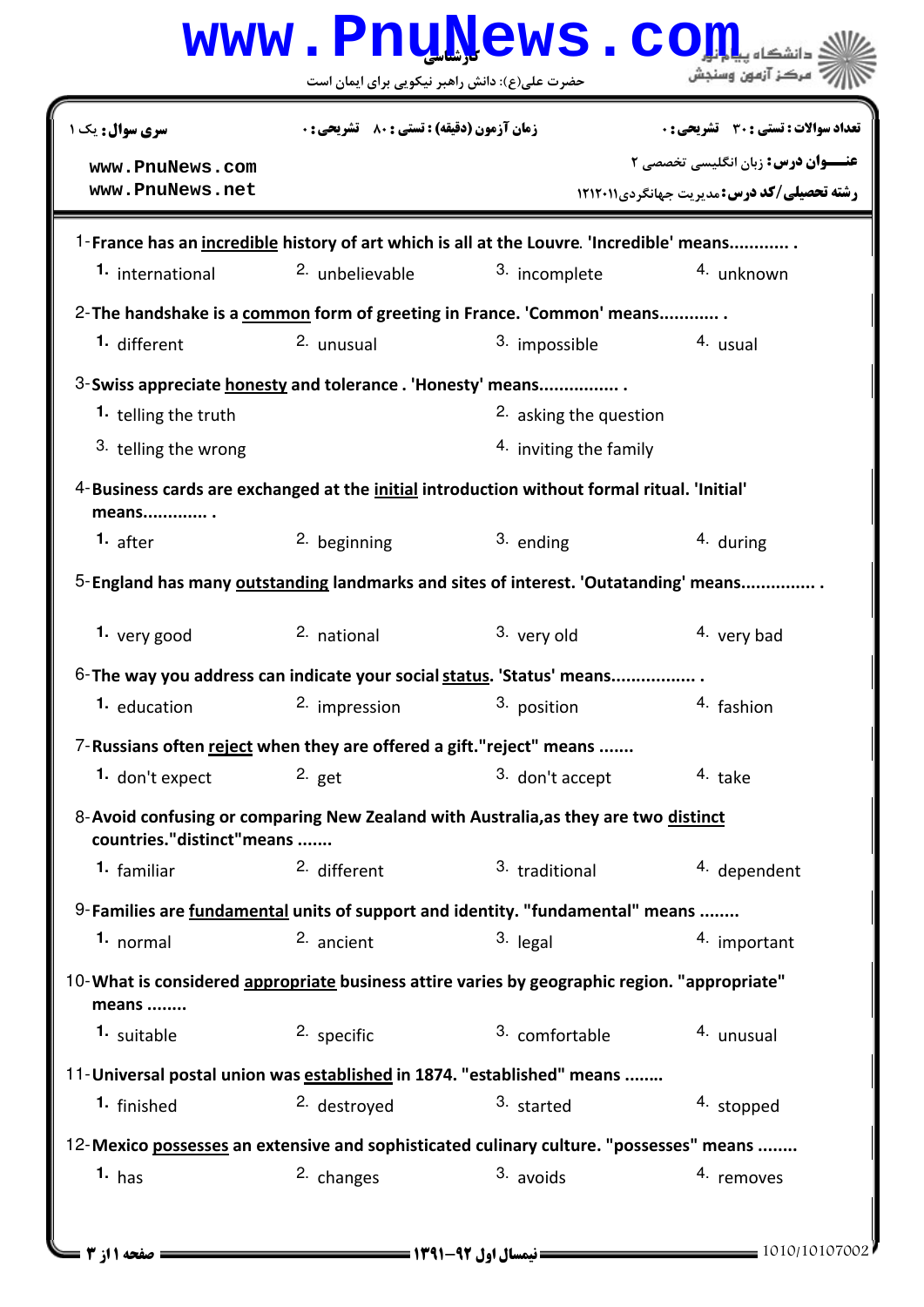|                                                                                                               |                                                    | www.PnuNews.co                                                                                     |                                                   |  |  |
|---------------------------------------------------------------------------------------------------------------|----------------------------------------------------|----------------------------------------------------------------------------------------------------|---------------------------------------------------|--|--|
|                                                                                                               |                                                    | حضرت علی(ع): دانش راهبر نیکویی برای ایمان است                                                      | مركز آزمون وسنجش                                  |  |  |
| <b>سری سوال:</b> یک ۱                                                                                         | <b>زمان آزمون (دقیقه) : تستی : 80 ٪ تشریحی : 0</b> |                                                                                                    | تعداد سوالات : تستي : 30 ٪ تشريحي : 0             |  |  |
| www.PnuNews.com                                                                                               |                                                    |                                                                                                    | <b>عنـــوان درس:</b> زبان انگلیسی تخصصی ۲         |  |  |
| www.PnuNews.net                                                                                               |                                                    |                                                                                                    | <b>رشته تحصیلی/کد درس: مدیریت حهانگردی 121201</b> |  |  |
| 13-Slavery was abolished in 1888, creating over time further blurring of racial lines. "abolished" means      |                                                    |                                                                                                    |                                                   |  |  |
| 1. continued                                                                                                  | 2. formed                                          | 3. discovered                                                                                      | 4. ended                                          |  |  |
| 14-It is imperative to show deference and respect to those in positions of authority. "imperative"<br>means   |                                                    |                                                                                                    |                                                   |  |  |
| 1. impolite                                                                                                   | 2. necessary                                       | 3. unnecessary                                                                                     | 4. impossible                                     |  |  |
| 15-are the oldest beliefs in the world that are rooted in the culture and many people do<br>n ot accept them. |                                                    |                                                                                                    |                                                   |  |  |
| 1. Superstitions                                                                                              |                                                    | <sup>2.</sup> Destinations                                                                         |                                                   |  |  |
| 3. Considerations                                                                                             |                                                    | 4. Communications                                                                                  |                                                   |  |  |
|                                                                                                               |                                                    | 16- is viewed as a virtue and business associates will use it especially being on time.            |                                                   |  |  |
| 1. impoliteness                                                                                               | 2. Punctuality                                     | 3. rudeness                                                                                        | 4. diversity                                      |  |  |
| means                                                                                                         |                                                    | 17-Nepotism implies that employing people one knows and trusts is of primary importance. 'Primary' |                                                   |  |  |
| $1.$ main                                                                                                     | 2. no                                              | 3. rare                                                                                            | <sup>4.</sup> unusual                             |  |  |
| 18-Spanish is relatively non-spicy but its not bland or tasteless. Many people like this<br>kind of cooking.  |                                                    |                                                                                                    |                                                   |  |  |
| 1. festival                                                                                                   | 2. soccer                                          | 3. destination                                                                                     | 4. cuisine                                        |  |  |
| 19-Vatican is the smallest independent country in the world."independent" means                               |                                                    |                                                                                                    |                                                   |  |  |
| مستقل 1.                                                                                                      | وابسته .2                                          | پیشرفته 3.                                                                                         | مستعمره 4.                                        |  |  |
| means                                                                                                         |                                                    | 20-There has been a dramatic decline in gender differenciation in the last few decades. "decline"  |                                                   |  |  |
| افزايش <b>1</b> ۰                                                                                             | بهبود .2                                           | كاھش .3                                                                                            | تنوع .4                                           |  |  |
| 21-Rules and regulations allow people to know what is expected."regulations" mean                             |                                                    |                                                                                                    |                                                   |  |  |
| امور <b>1.</b>                                                                                                | مقررات 2.                                          | مراسم .3                                                                                           | 4. اصلاحات                                        |  |  |
| 22- Canadians are essentially rational and  and thus they will not be convinced by emotions.                  |                                                    |                                                                                                    |                                                   |  |  |
| 1. logic                                                                                                      | 2. logics                                          | 3. logical                                                                                         | 4. logically                                      |  |  |
| 23-After world war II there was heavy migration from Europe. "migration" means                                |                                                    |                                                                                                    |                                                   |  |  |
| تهاج <sub>م</sub> <b>.1</b>                                                                                   | مهاجرت 2.                                          | جمعيت <sup>.3</sup>                                                                                | واكنش 4.                                          |  |  |
| 1010/10107002<br>صفحه 12; 3                                                                                   |                                                    |                                                                                                    |                                                   |  |  |